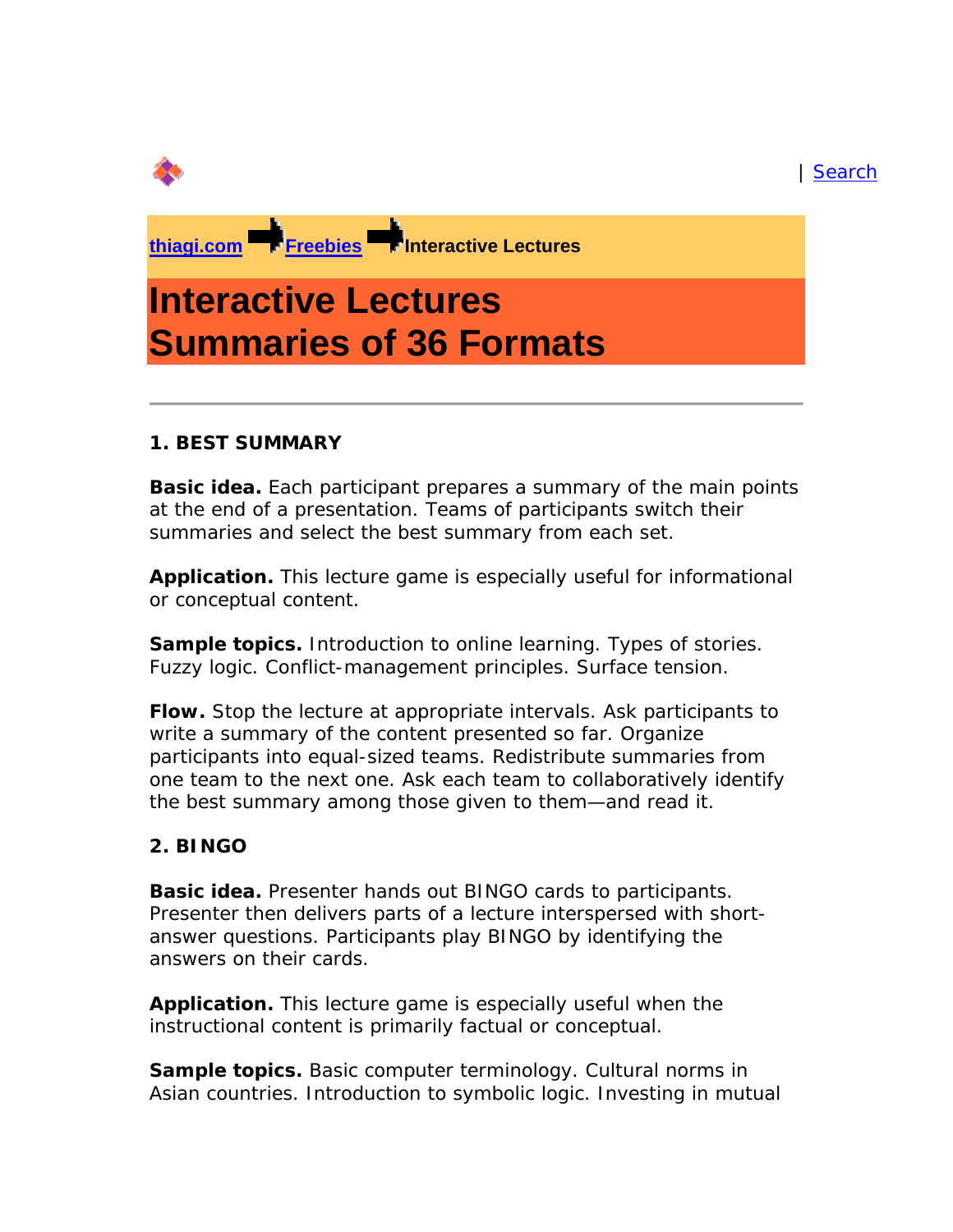funds. Management concepts from around the world. New employee orientation.

**Flow.** Divide the lecture outline into 10 to 15-minute sections. For each section, prepare a set of short-answer questions, and create BINGO cards with the answers. Present the first section of the lecture, then ask the first set of questions. If participants can find an answer on their BINGO card, they make a small checkmark in the square. Read the question and give the answer. Have participants shout "Bingo!" if they have any five-in-a-rows. Repeat the process of lecturing, having participants mark cards, and checking the cards, as needed.

# *3. BITES*

**Basic idea.** The topic is presented in small chunks. Participants create questions for two experts to respond.

**Application.** This lecture game is especially useful for exp lor ing controversial topics without getting bogged down in unnecessary debates. It requires two experts on the topic, preferably with divergent points of view.

**Sample topics.** Psychic phenomena. Knowledge management. Capital punishment. The future of computer technology. Political correctness.

**Flow.** Ask each team of participants to generate five questions on the topic and write each question on an index card. Spread the question cards on the experts' table. The first expert selects one of the question cards and gives the response while the second expert sorts through the question cards, sets aside trivial and duplicate questions, and selects another question card, all the while listening to the first experts answer. When the first expert stops, the second expert adds brief comments and proceeds to another question. This process is repeated until all key questions are answered.

## *4. BRAINSTORM*

**Basic idea.** Presenter conducts a brainstorming session on an openended question, contributing his or her ideas when appropriate. After brainstorming, presenter derives some general principles on the topic and corrects any misconceptions.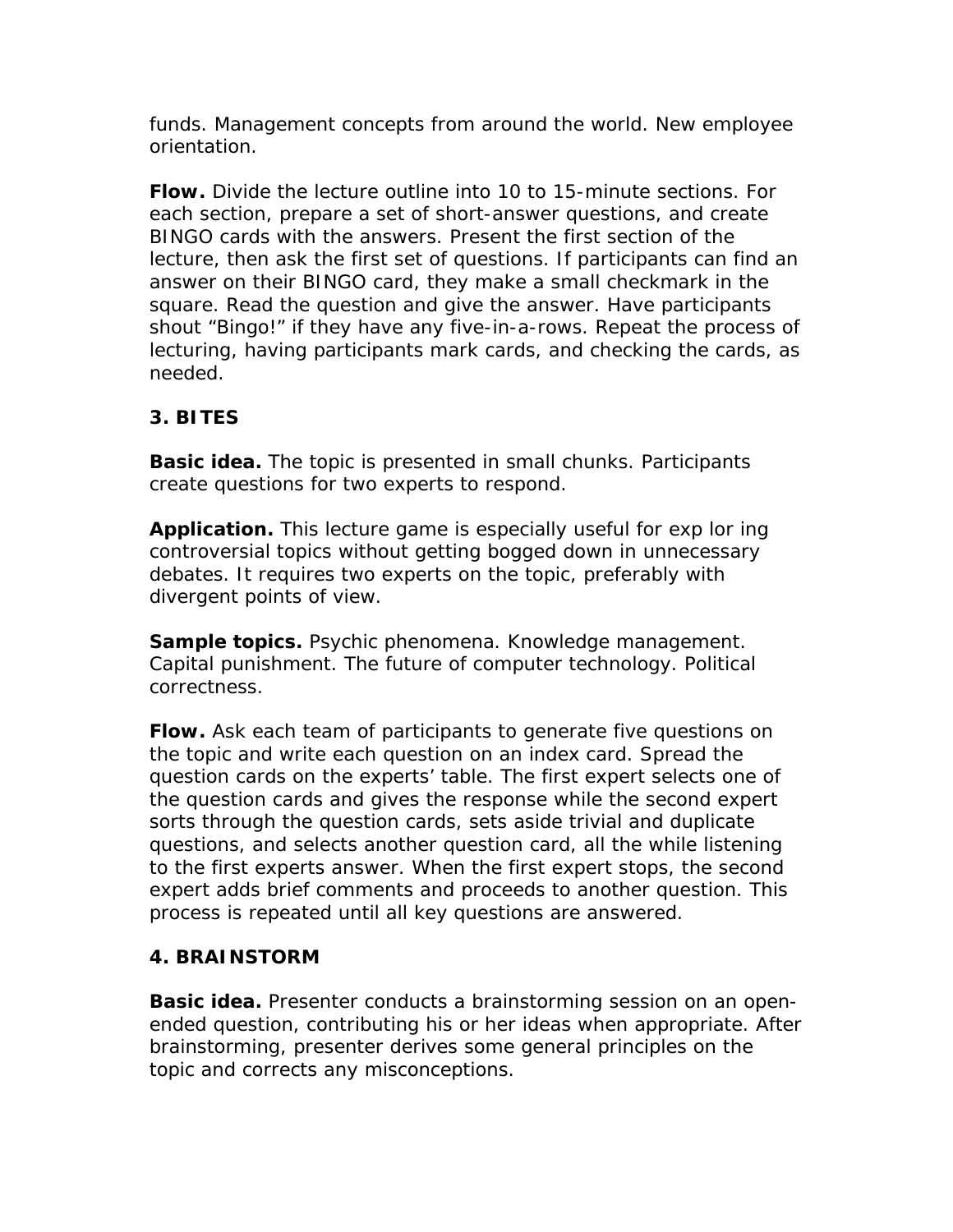**Application.** This lecture game is especially useful when the instructional content is primarily informational or conceptual, or if the content involves analyzing and solving a problem.

**Sample topics.** Customer service. Gender differences in the workplace. Long-distance networking. Reducing waste in the workplace. Using a video camera.

**Flow.** Introduce the topic and inform participants that you will conduct a brainstorming session. If necessary, explain the ground rules for brainstorming. Start the brainstorming session, asking a question that is broad enough to elicit varied responses. Paraphrase participant responses and record them on a flip chart or projected transparency. When there is a lull in the responses, comment on the items in the flip chart, challenging them or supporting them. Explain any discrepancies. At the end of the brainstorming session, correct any misconceptions and be sure to present opposing points of view. Summarize the major points.

## *5. CONCEPT ANALYSIS*

**Basic idea.** Presenter asks a series of questions related to a concept. Building on participants' responses, presenter exp lor es the critical features and types of the concept.

**Application.** This lecture game is especially useful for exp lor ing concepts with which participants are familiar.

**Sample topics**. Facilitation. Empowerment. Innovation. Diversity. Leadership.

**Flow.** Begin by specifying the concept to be exp lor ed. Explain that the goal of the activity is to identify the critical features and types of the concept. Distribute a list of concept analysis questions. Ask participants to provide a variety of examples, ranging from clear-cut ones to border-line cases. Analyze the examples to tease out the critical features of the concept. Classify the examples into different types of the concept. Work with participants to discover the superordinate, coordinate, and subordinate concepts related to the main concept. Exp lor e the synonyms, antonyms, and related words associated with the concept. With participants' input, create a comprehensive definition of the concept.

#### *6. CROSSWORD LECTURE*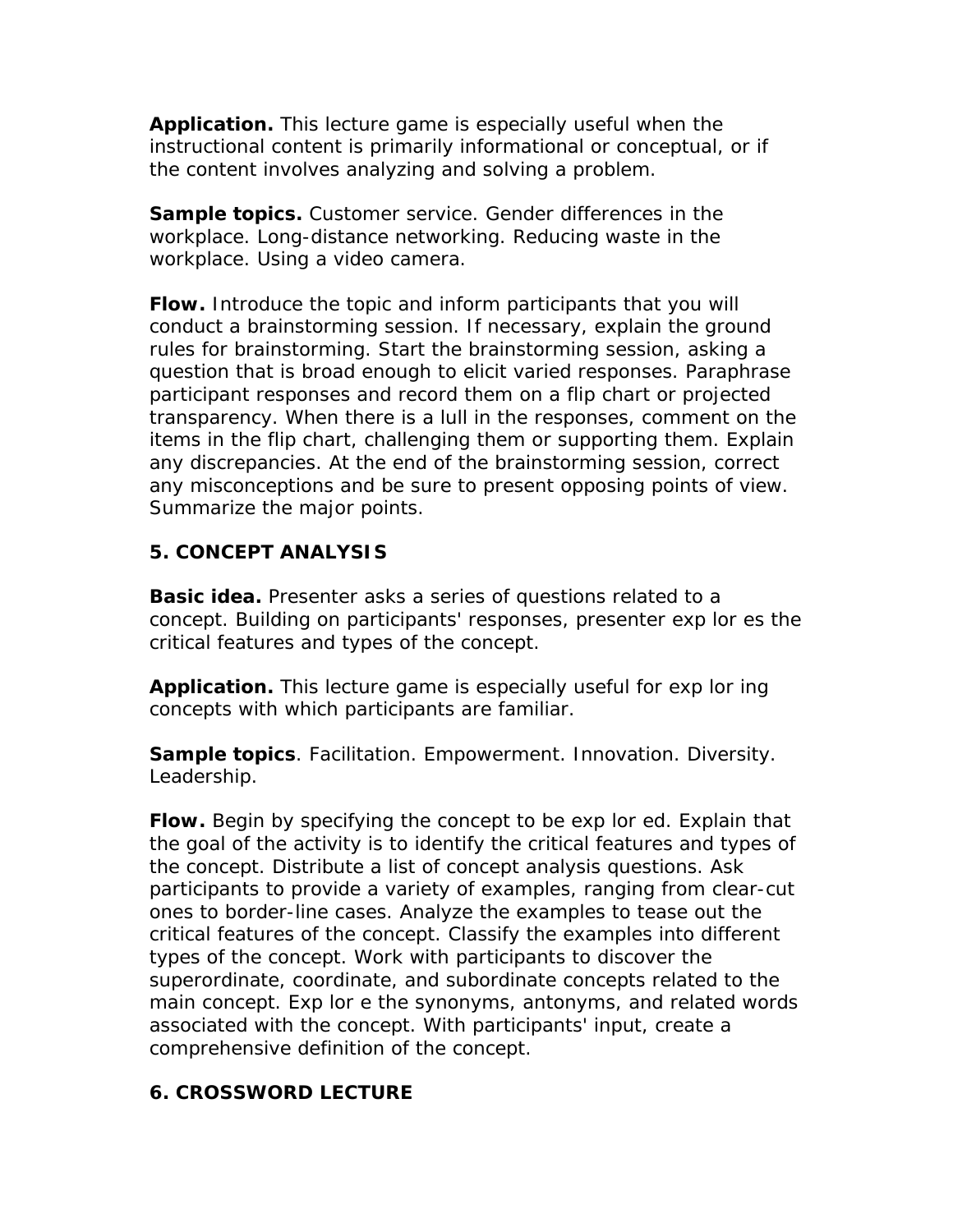**Basic idea.** Participants receive a crossword puzzle that contains questions to test the mastery of the major learning points in the presentation. During puzzle-soling interludes, participants pair up and solve as much of the puzzle as possible..

**Application.** This lecture game is suited for any type of content that can be summarized by a series of one-word-answer question (which are converted into crossword puzzle clues).

**Sample topics.** Digital photography. Customer service. Online marketing. High Definition Television..

**Flow.** Pair up participants and give a copy of a test disguised as a crossword puzzle to each pair. Begin your lecture and stop from time to time to provide puzzle-solving interludes. Before continuing the lecture, provide feedback and clarification based on participants' solutions.

## *7. DEBRIEF*

**Basic idea.** A brief and powerful experiential activity is followed by a debriefing discussion to elicit and share useful insights.

**Application.** This lecture game is especially useful when the instructional content involves counter-intuitive principles, attitudes, and values.

**Sample topics.** Addictive behavior. Cultural Diversity. Everyday racism. Gender discrimination. Lateral thinking. One-way communication. Shifting paradigms.

**Flow.** Conduct your experiential activity without lengthy introduction. When the activity is finished, explain that different people may have had different insights from the activity. You will now conduct a six-step structured debriefing to help maximize learning. Start by asking participants how they feel. Then help them recollect the experiential activity. For the third step, encourage participants to generalize. State some general principles, and ask participants to provide evidence from the experiential activity, or from real life, to support or reject the principles. In the fourth step, help participants relate the activity to the real world. For the fifth step, ask speculative, what-if questions. Finally, for the sixth step, ask participants how they would behave differently if the activity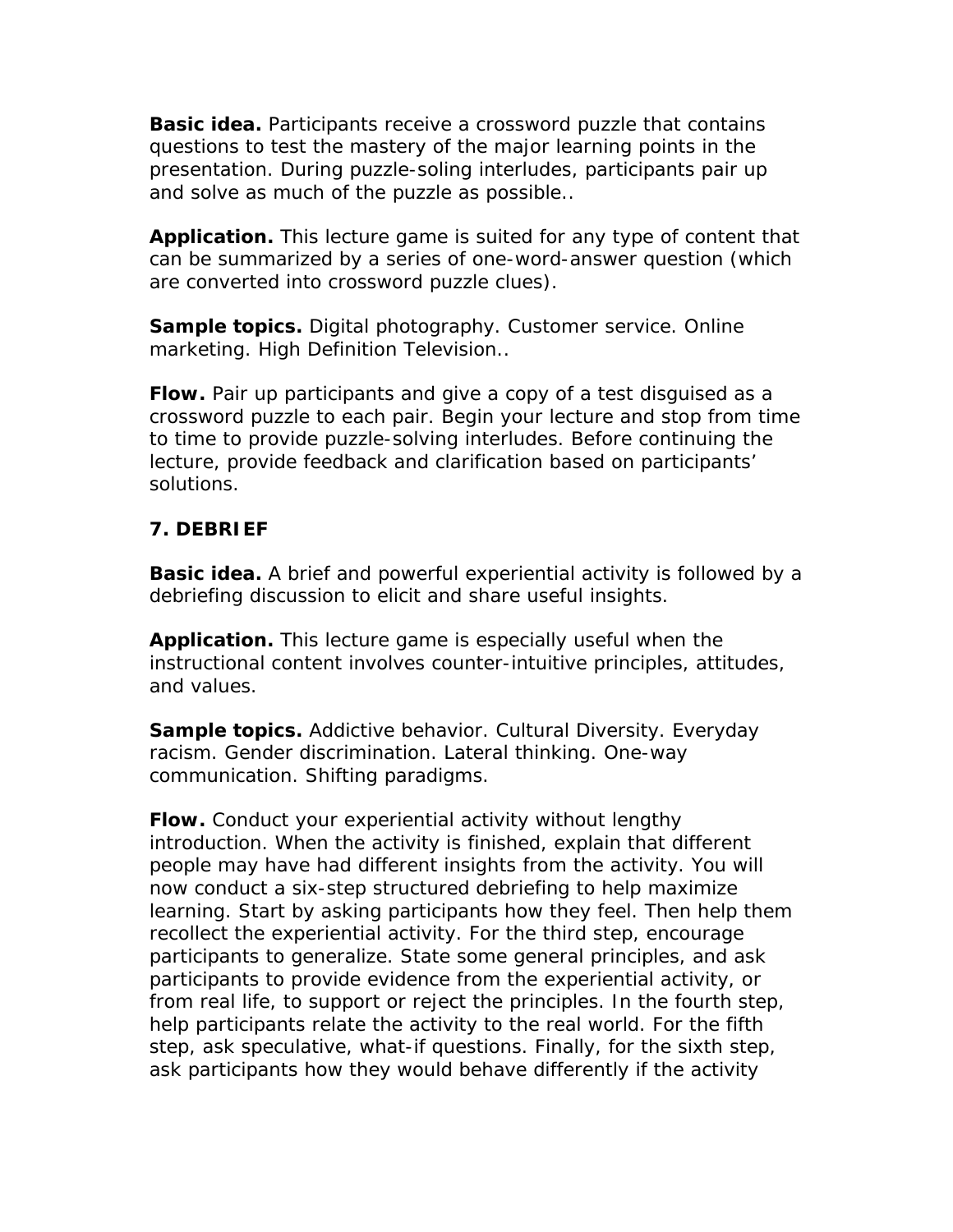were repeated. Help them generalize by asking them how they might change their real-world behavior.

# *8. DYADS AND TRIADS*

**Basic idea.** Participants write closed and open questions and gain points by answering each others' questions.

**Application.** This interactive lecture is useful with any type of instructional content.

**Sample topics.** Interviewing customers. Doing business in France . Nutrition. Time management. Using the Internet. Chemical hazards.

**Flow.** The activity consists of three parts. During the first part, participants listen to a lecture, taking careful notes. During the second part, each participant writes a closed question on a card. During the next 7 minutes, participants repeatedly pair up and answer each other's questions, scoring one point for each correct answer. During the third part, each participant writes an open question. During the next 7 minutes, participants repeatedly organize them into triads. Two participants answer each question and the person who gave the better response earns a point.

## *9. EG-HUNT*

**Basic idea.** Presenter uses examples to explain several related concepts. Later, participants generate examples to demonstrate their mastery.

**Application.** This lecture game is especially useful when the instructional content deals with a set of related concepts.

**Sample topics.** Architectural styles. Domains of learning. Personality types. Propaganda techniques.

**Flow.** Present the conceptual framework and explain the relationship among the concepts. Define each concept by identifying its critical and variable features. Illustrate with several examples. Ask participant teams to come up with a different example of the concept. Ask the teams to present their examples. Question the teams for clarification. Give appropriate feedback on each team's examples, highlighting the critical and variable features. Continue with your presentation, defining, explaining, and illustrating other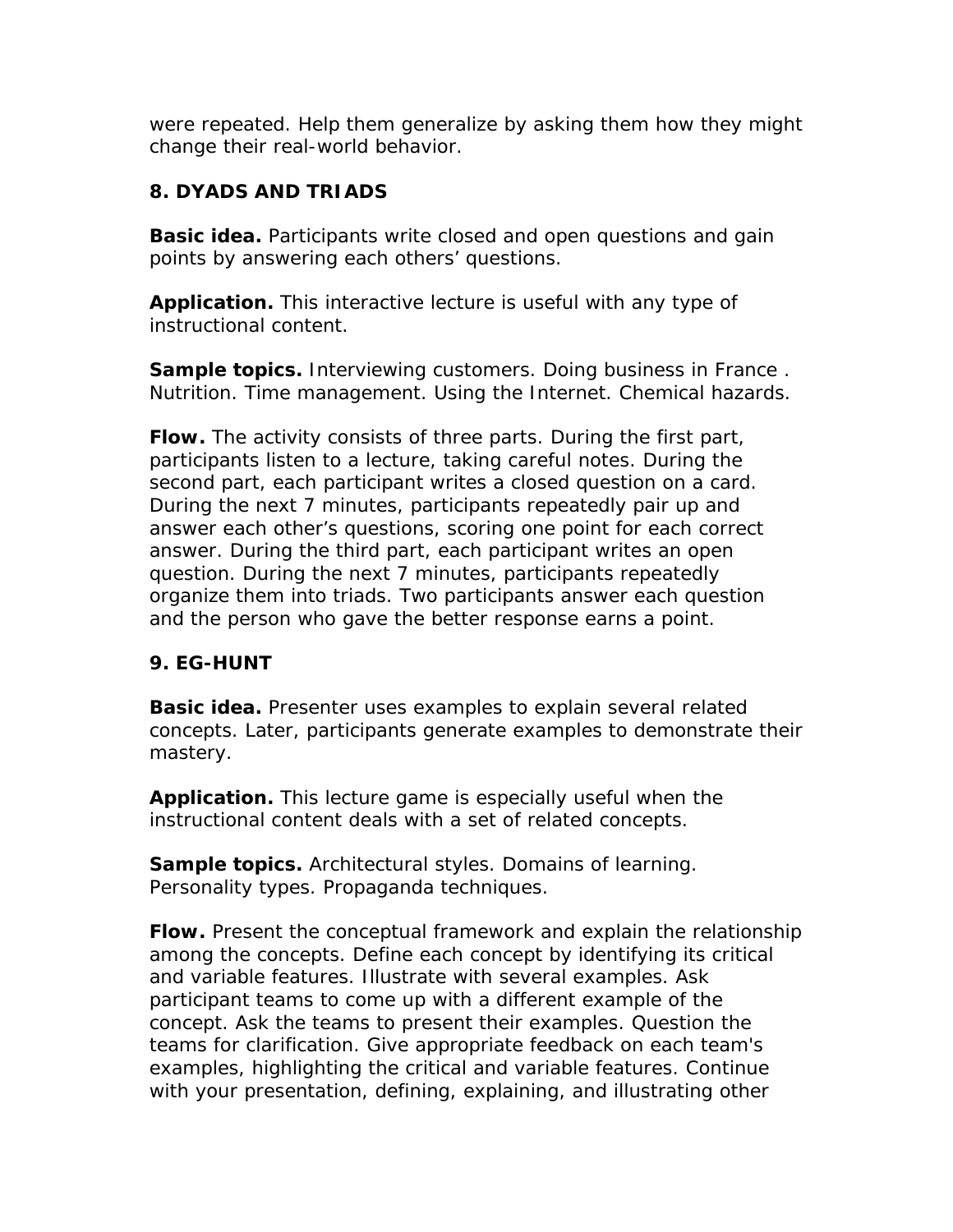concepts. Conclude by reviewing the concepts and relating them to each other.

#### *10. ESSENCE*

**Basic idea.** Participants write several summaries of a lecture, repeatedly reducing its length.

**Application.** This interactive lecture is particularly useful with factual, conceptual, or informational content that can be effectively summarized.

**Sample topics.** Technology breakthroughs. Collaborative problem solving. Computer graphics. Personality types. Descriptive writing. Online learning.

**Flow.** Ask participants to listen carefully to your presentation, taking notes. After the presentation, ask teams to prepare a 32-word summary of your lecture. Listen to the summaries from different teams and select the best one. Now ask teams to rewrite the summary in exactly 16 words, retaining the key ideas and borrowing thoughts and words from other teams' earlier summaries. Repeat the process, asking teams to successively reduce the length of the summary to eight, four, and two-words. Finally, ask each participant to write an individual summary of appropriate length.

## *11. FICTIONAL CASE STUDY*

**Basic idea.** Presenter tells a story that illustrates different steps in a process. Teams of participants create and present their own stories.

**Application.** This lecture game is especially useful for exp lor ing a procedure or a process.

**Sample topics.** Instructional system design. Creative problem solving. Stages in team development. Change management. Recovering from depression.

**Flow.** Distribute a diagram that identifies the steps of the process. Present your story, frequently referring to the diagram. Distribute a summary of the story, with notes that identify the different steps. Divide participants into teams of three to five members each. Ask each team to create a story to illustrate the process. Suggest that the story could be based on a team member's experience, a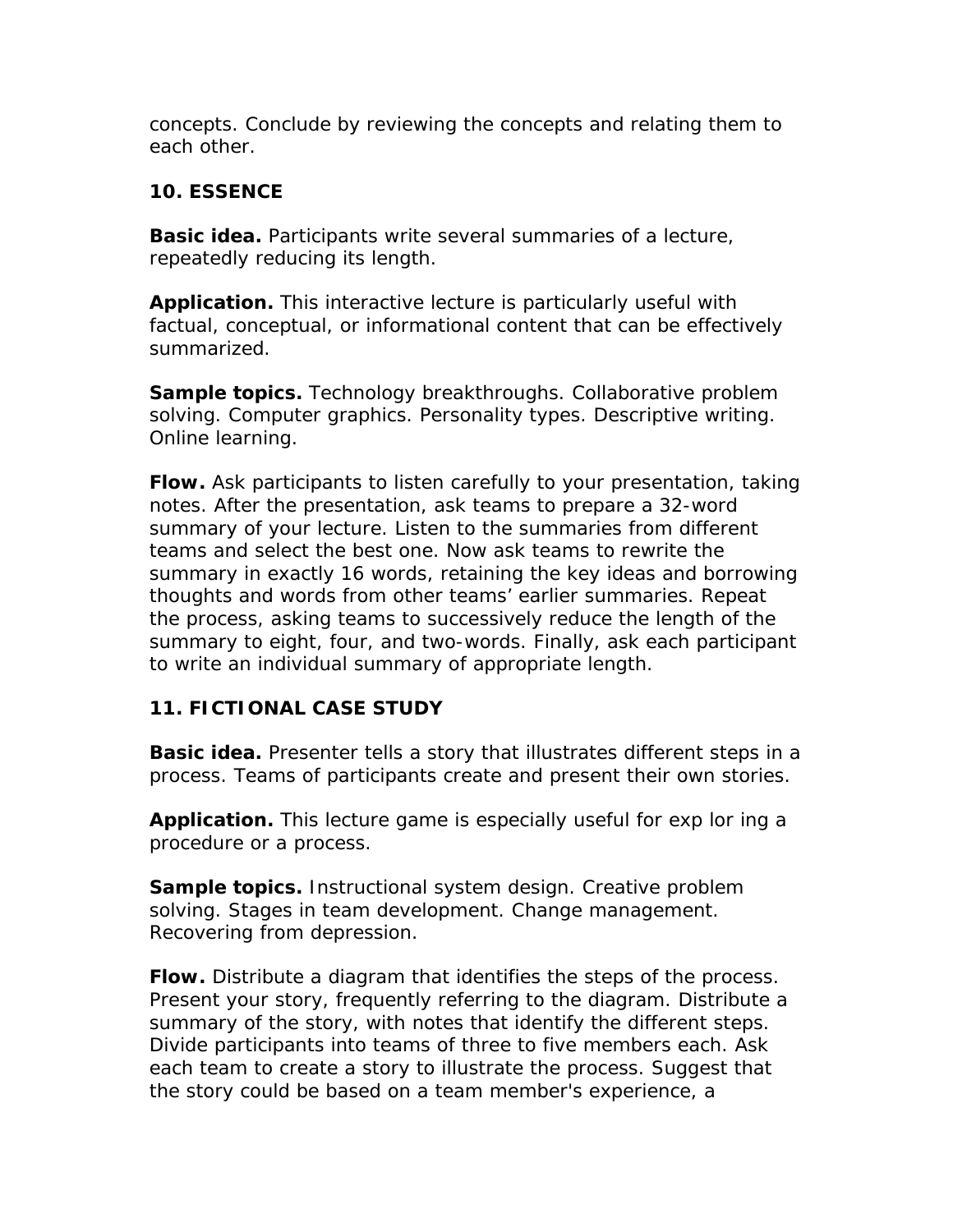historical event, or a popular TV show: After a suitable pause, randomly choose teams to present their stories. Comment on these stories and conclude with suitable caveats about the limitations of the process.

#### *12. FISH BO WL*

**Basic idea.** Presenter conducts a coaching session with an individual participant. Other participants observe and learn vicariously.

**Application.** This lecture game is especially useful when the instructional content involves procedures or principles.

**Sample topics.** How to design a form. How to design a frequency table. How to write an ad. How to construct a test.

**Flow.** Assemble a full set of practice materials and samples. Set up a table and a couple of chairs in the middle of the room. Invite participants to surround the table and watch the action. Distribute copies of handouts to all participants. Select a learner from the group. Explain that you will be coaching this learner and that you want the other participants to vicariously participate in the process. Begin the coaching session. Demonstrate the procedure. Invite the learner to ask questions. Require the learner to demonstrate what he or she has learned. From time to time, switch the learner with another participant and continue the procedure. At the end of the session, encourage participants to ask questions. Finish the session by giving an independent exercise.

## *13. GLOSSARY*

**Basic idea.** The presenter identifies a key term related to the training topic. Teams of participants come up with a definition of the term. The presenter collects these definitions, inserts the correct definition among them, and plays a "dictionary"-type guessing game.

**Application.** The lecture game is particularly suitable for technical content with key concepts and definitions.

**Sample topics.** Microprocessor design. Java programming basics. Complexity and chaos. Principles of change management. The game of cricket.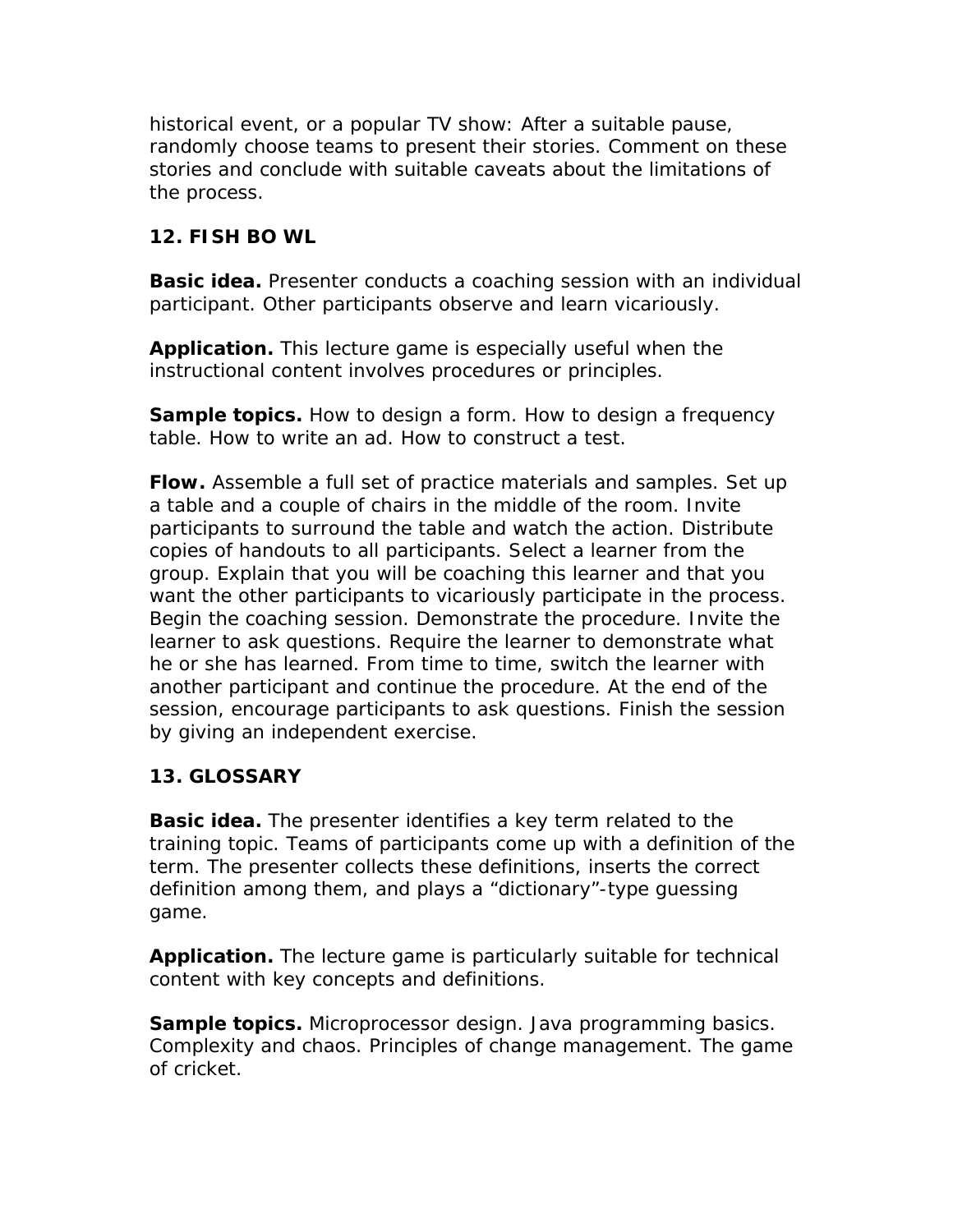**Flow.** Present a key term related to your training content and ask teams to come up with a real or imaginary definition. Collect the definitions, insert the "official" definition somewhere in this set, read these definitions, and challenge teams to identify the correct one. Use participants' definitions to identify training needs and make a suitable presentation. Repeat the process with several key terms until you have covered all relevant content.

## *14. IDEA MAP*

**Basic idea.** While presenter lectures, participants take notes using an idea mapping approach. At logical junctures, the lecture stops to permit teams of participants to consolidate their idea maps.

**Application.** This lecture game is especially useful when the instructional content involves factual information or concepts.

**Sample topics.** The changing face of Eastern Europe . The chemistry of household cleaners. Fundamentals of financial planning. The future of mobile computing.

**Flow.** Teach the idea-mapping technique to participants. Introduce the topic and make a presentation for 10 minutes. Ask participants to take notes in an idea-mapped format. Stop your presentation and organize participants into teams. Ask each team to spend 5 minutes to collaboratively draw an idea map of the topics covered so far. Continue your presentation and repeat the idea-mapping interludes. At the end of the presentation, ask the teams to complete their maps and display them. Comment on the idea maps and correct any misconceptions.

#### *15. INTELLIGENT INTERLUDES*

**Basic idea**. The presenter requires participants to different types of intelligence to process the content presented in the lectures.

**Application**. This lecture game works effectively with any type of content. The presenter should be familiar with Howard Gardner's seven types of intelligence.

**Sample topics.** Working with the Swiss. Writing a mission statement. Personal marketing. Business writing. Leadership skills.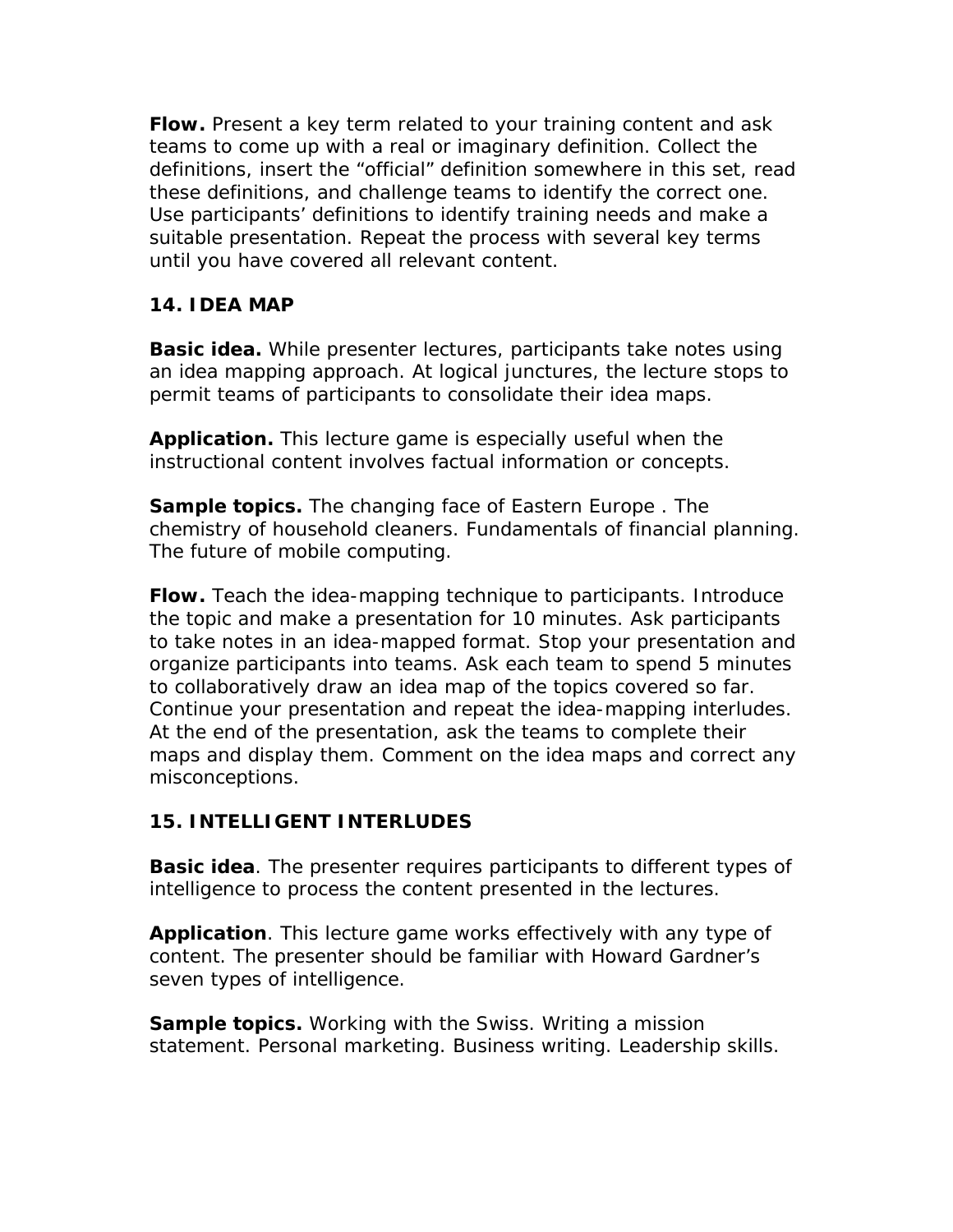**Flow.** Divide the content into seven topics. Make a presentation about the first topic. Ask participants to write a summary of the main ideas, using their linguistic intelligence. After the second presentation, ask participants to use their logical intelligence to identify the most important idea. After the third presentation, ask participants to use their visual intelligence and draw a diagram related to the topic. After the fourth presentation, ask participants to use their musical intelligence and sing a song related to the topic. Repeat the process with similar interludes after each of the remaining topics.

## *16. INTELLIGENT INTERRUPTIONS*

**Basic idea.** Presenter stops the lecture at random intervals and selects a participant. This participant asks a question, makes a comment, or challenges a statement as a way of demonstrating that he or she has been intelligently processing the presentation.

**Application.** This lecture game is especially useful when the instructional content is informational.

**Sample topics.** Business partnership in Canada . How to watch a soccer game. Retirement planning. The World Wide Web.

**Flow.** Set a timer for a random period between 5 and 10 minutes. Make the presentation in your usual style. Stop the presentation when the timer goes off. Announce a 30-second preparation time during which participants review their notes. Select a participant at random. Ask participant to demonstrate his or her understanding of the topic by asking five or more questions, coming up with real or imaginary application examples, presenting a personal action plan, or summarizing the key points. The selected participant should spend at least 30 seconds and not more than 1 minute in his or her "interruption." React to participant's interruption and continue with your presentation. Repeat the procedure as needed.

## *17. INTERACTIVE STORY*

**Basic idea.** Presenter narrates a case incident in the form of a story. During pauses at critical junctures, participants figure out what happened, why it happened, or what should happen next.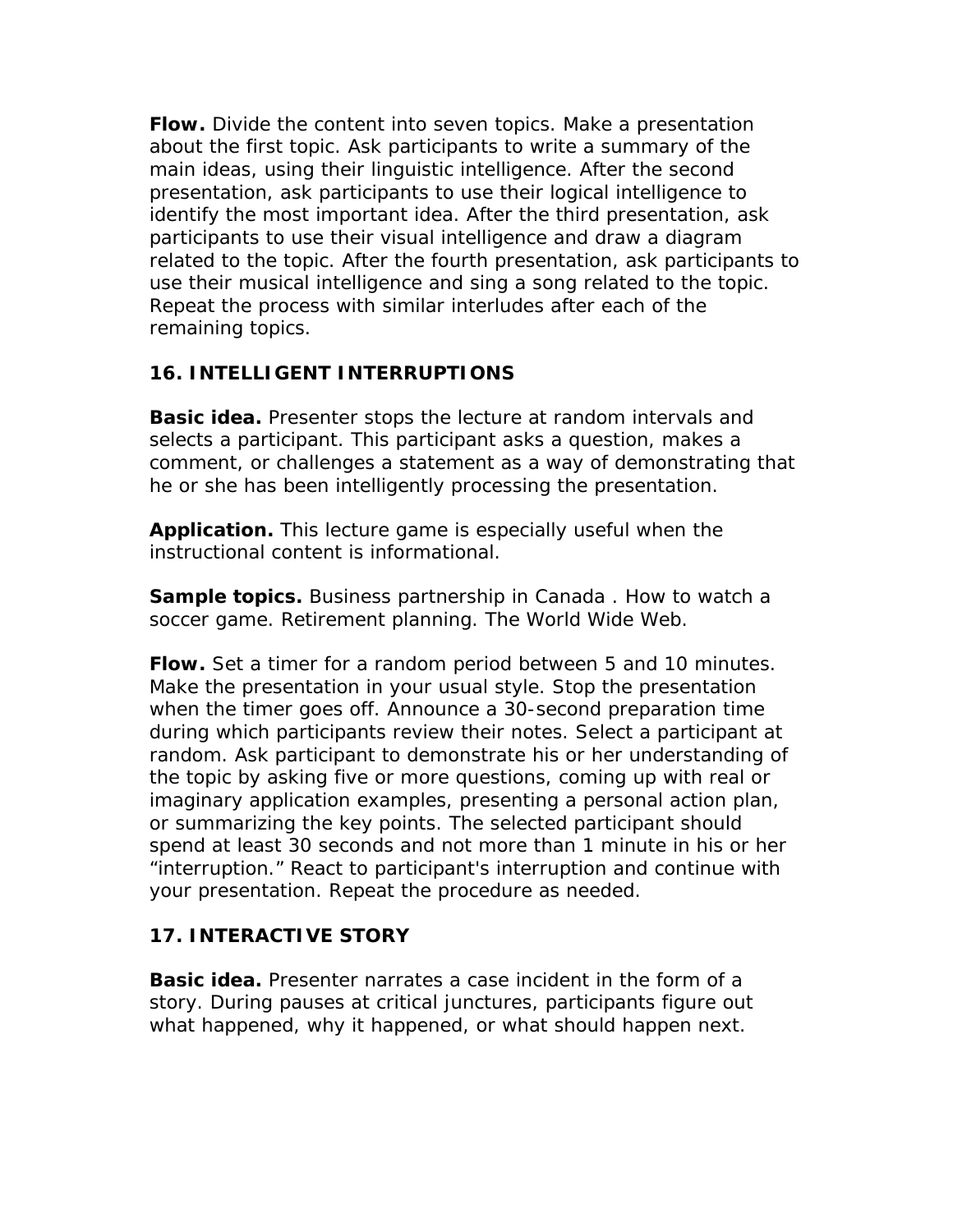**Application.** This lecture game is especially useful when the instructional content requires the analysis of a situation, identification of the basic cause, or selection of the best solution.

**Sample topics.** Likely impact of different managerial behaviors. Major causes of different performance problems. The next steps to be taken in different sales scenarios. Appropriate diagnoses for different computer problems.

**Flow.** Create a set of stories that require systematic analysis. Narrate the first story. Supply excess details so that the listeners have to separate critical information from irrelevant data. Stop the story at a critical juncture and specify the task for teams of participants. (For example, ask the teams to identify the causes of a problem.) Halfway through the discussion period, announce that you will answer two questions from each team. Ask each team to report its conclusion and to justify it. Repeat the procedure using more stories. Finally, summarize the main instructional points.

## *18. INTERPRETED LECTURE*

**Basic idea.** The presenter pauses from time to time during the lecture. A randomly selected participant "translates" the lecture into plain English.

**Application.** This lecture game is particularly useful with complex topics. It requires a high level of language skills among participants.

**Sample topics.** Quantum mechanics. Managing software projects. The concept of flow . Investment banking.

**Flow.** Warn participants that you will randomly select people from time to time to interpret what you said during the most recent segment of your presentation. Lecture for about 5 minutes. Pause briefly to permit everyone to get ready for the interpretation segment. Randomly select a participant to repeat what you said in her language. After this interpretation, ask others to add any missing items. Repeat the procedure in approximately 5 minute intervals.

#### *19. ITEM LIST*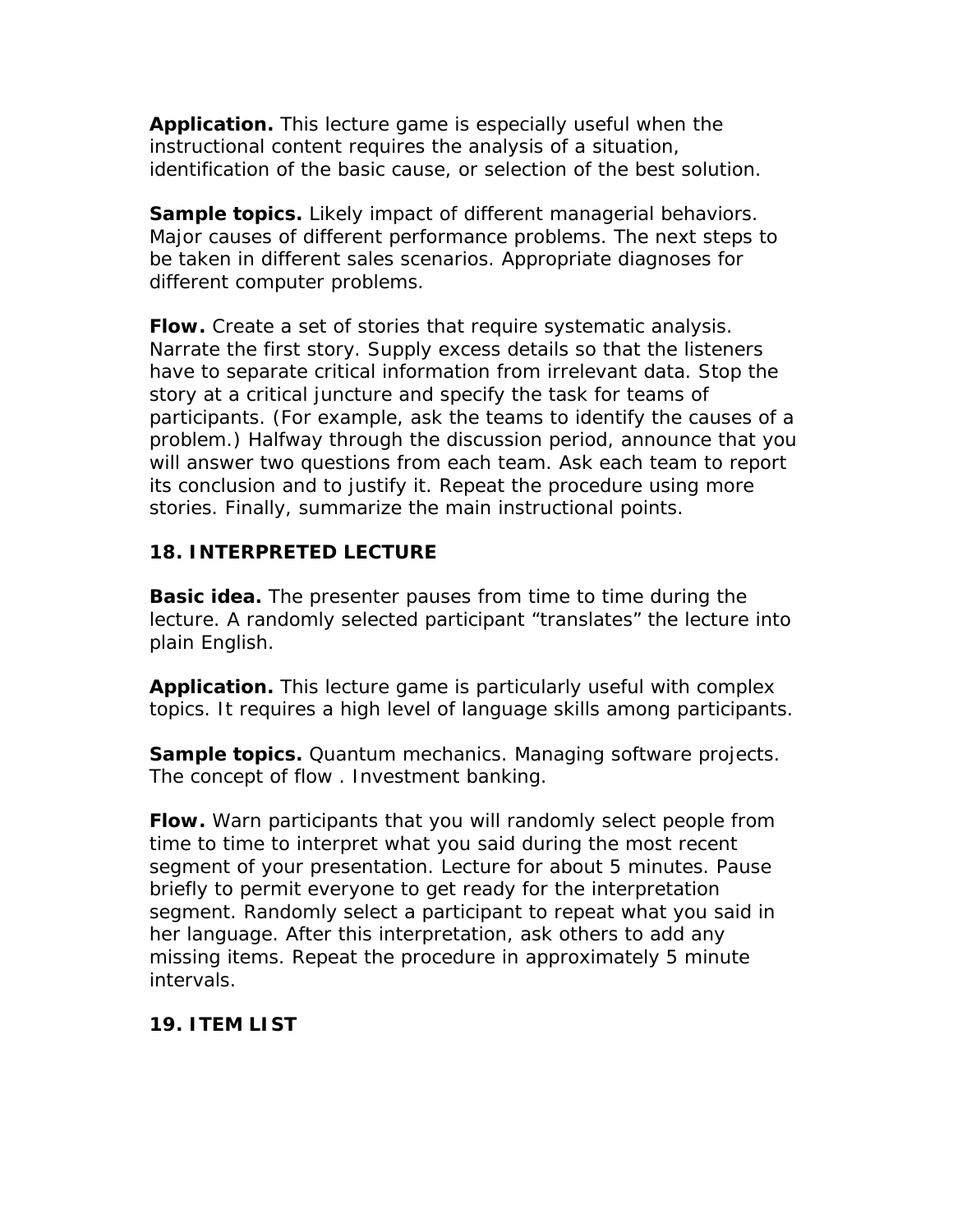**Basic idea.** Participants review a list of items in a handout and select a few that need detailed explanation. Presenter clarifies these items.

Application. This lecture game is especially useful when the instructional content can be organized into a list of items.

Sample topics. Basic principles of message design. Gender differences in communication styles. Negotiation principles. Guidelines for conducting a workshop. WWW trends.

Flow. Give a short introduction to the instructional topic. Distribute copies of a handout that lists key items for discussion. Ask participants to review to the handout and select a few items for clarification. Ask participants to pair up with a partner and jointly select an item for immediate clarification. Select a participant at random and clarify the chosen item. After completing the clarification sessions, ask participants to choose items they would like to challenge and debate with you. Conclude with a review of the items.

#### *20. JOB AID*

**Basic idea.** Presenter steps through the use of a job aid. Participants form teams and use the job aid to work on an application exercise. Participants then work individually to master the use of the job aid on another application exercise.

Application. This lecture game is especially useful when the content involves a procedure and a job aid.

Sample topics. A worksheet for computing the price of a new product. A chart of copyediting symbols. A flowchart for selecting the best instructional method for a particular topic. An annotated diagram for troubleshooting a computer.

Flow. Distribute the job aid and give an overview of its features and use. Present an application exercise. Walk through the proper use of the job aid, eliciting as many suggestions from participants as possible. Comment on any unused job aid items. Divide participants into teams and have teams work on a new application exercise. Provide assistance as needed. When teams have finished the application, have participants work on a new application exercise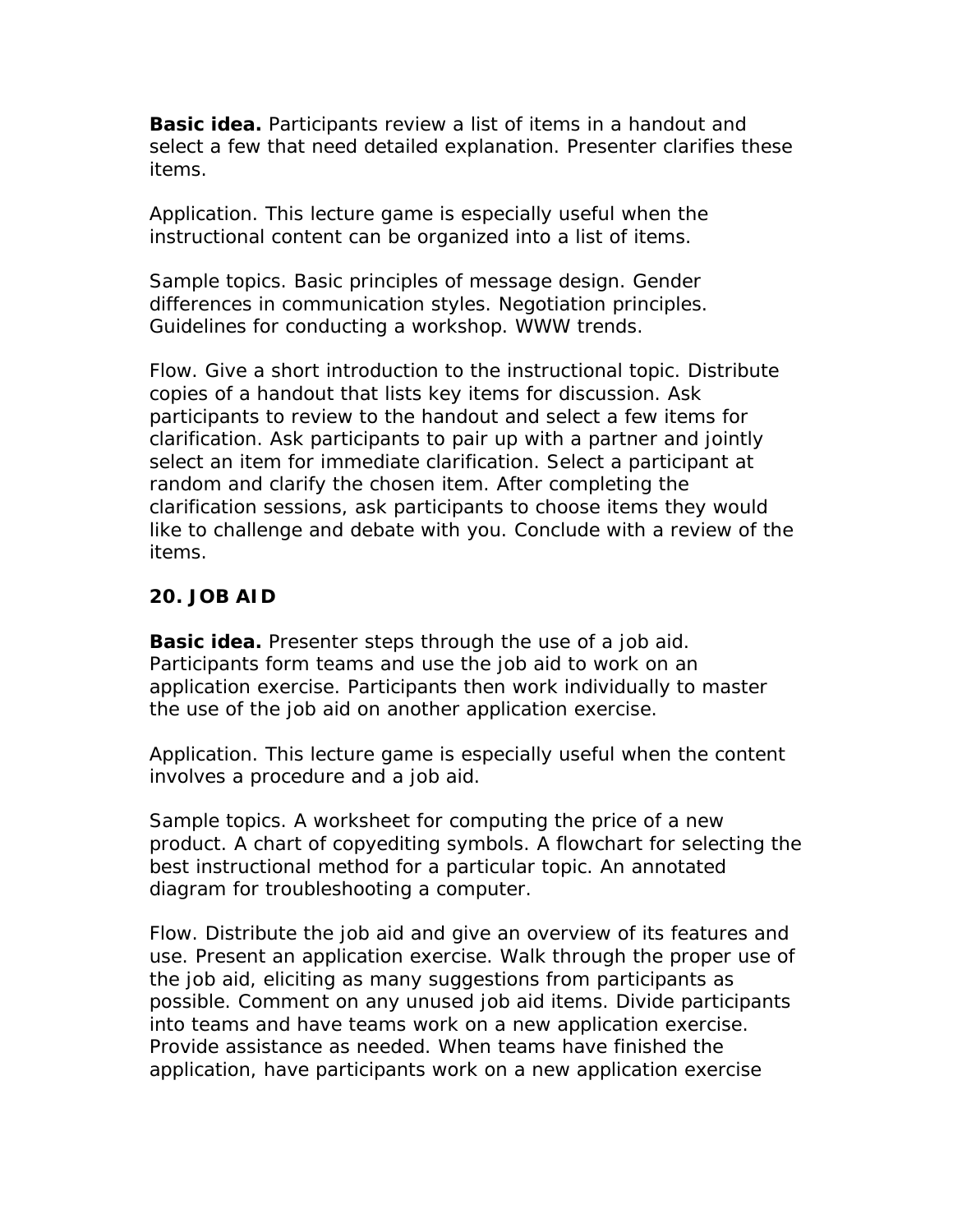individually. Follow up by asking for participant questions, to which you provide answers and clarifications.

## *21. MULTILEVEL COACHING*

**Basic idea.** Presenter "lectures" to a small group of participants and tests them to make sure that they have acquired the skill. These participants become coaches and train the others.

**Application.** This lecture game is especially useful with motor skills and foreign language acquisition where demonstration, coaching, and feedback are critical factors. It is best interspersed among other regular activities since it primarily involves one-on-one coaching.

**Sample topics.** Conversational phrases in Swahili. Magic tricks. Origami. Using a digital camera. Heimlich Maneuver.

**Flow.** Demonstrate the skills to four or six participants. Test to make sure that they have mastered the skill and certify them. Divide the certified participants into two teams. Ask the team members to individually recruit and train other participants. Each newly trained participant should be tested and certified by a member of the *other*  team. After certification, participant becomes a member of the team that taught him or her. This participant now recruits others and trains them. The process is continued (over several days, if necessary) until everyone has been trained. At this time, whichever team has the most certified members is the "winning" team.

## *22. ONE, TWO, FOUR*

**Basic idea.** Participants recall successful strategies that they have used (or heard about from others) for solving problems in a specific area. They share these strategies with a partner and later with a group of four people.

**Application.** This lecture game is especially useful when participants have practical experience in solving problems in a specific area.

**Sample topics.** Meeting management. Overseas assignments. Selling professional services. Time management. Firing marginal employees.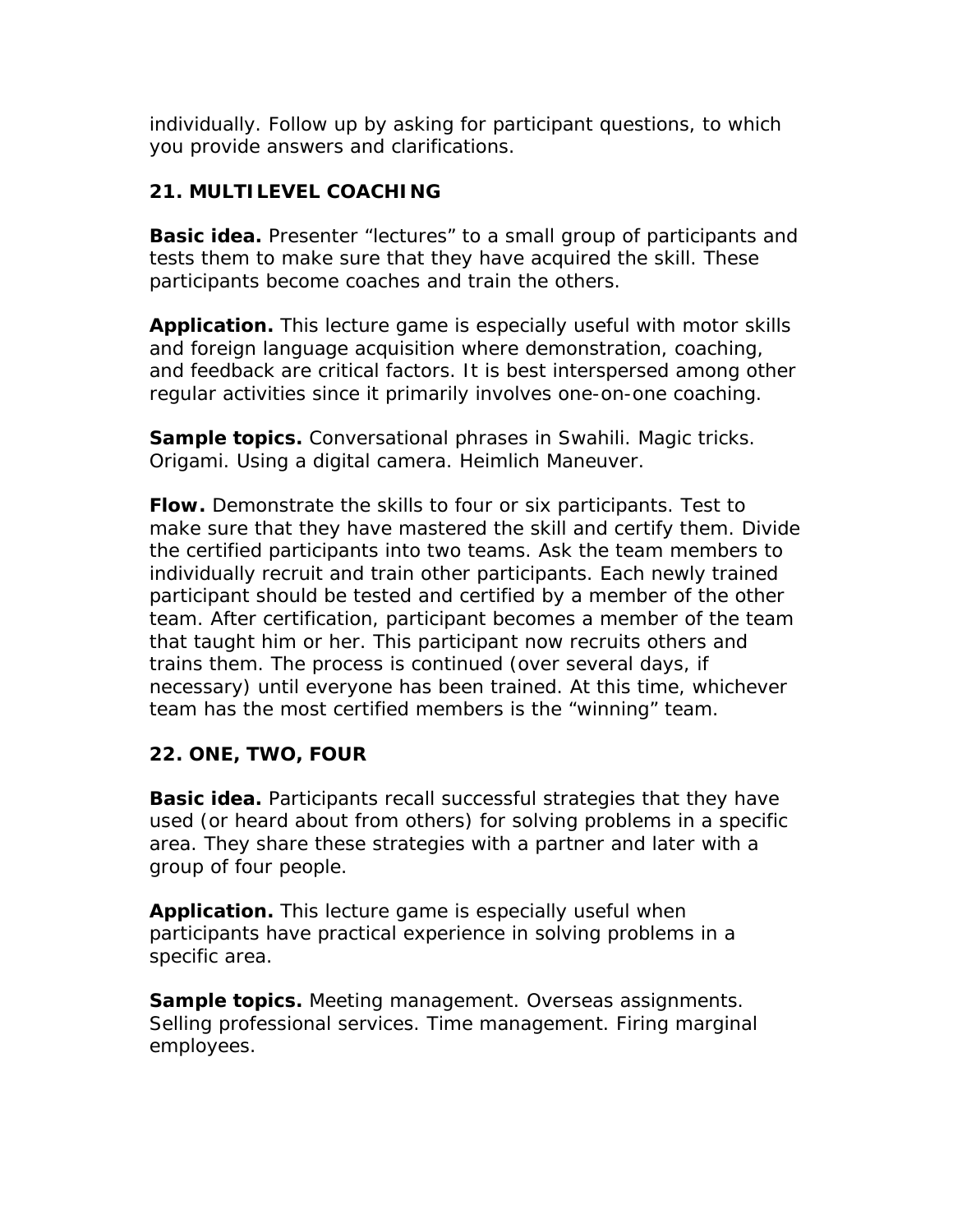**Flow.** Before the session, come up with 4-6 subtopics related to the session topic. (Example from the topic of meeting management: disruptive participants, assigning action items, agenda, and time crunch.) Announce the first subtopic. Ask each participant to independently recall successful strategies that they have employed or heard about. After a pause, ask each participant to find a partner and share these strategies. When this task is completed, ask each pair to team up with another pair and share the strategies again, this time with each person reporting on his or her partner's strategies. Roam among participants, eavesdropping on the conversations. Assemble the entire group, and invite participants to present any impressive strategy that they heard during the earlier conversations. Give a brief report on effective strategies that you have used and heard about. Repeat the procedure with each of the other subtopics.

## *23. PRESS CONFERENCE*

**Basic idea.** Participants organize themselves into teams and write a set of questions on different subtopics. Presenter responds to the questions in a press-conference format.

**Application.** This lecture game is especially useful when the instructional content is primarily factual or informational.

**Sample topics.** Marketing in the Pacific Rim . New-hire orientation. Features and functions of new products. Promotion policies.

**Flow.** Present a short overview of the major topic and identify three or four subtopics. Distribute index cards to participants and ask them to write at least one question on each subtopic. Collect the question cards and divide participant into as many teams as there are subtopics. Give each team the set of questions dealing with a specific subtopic. Ask the team members to organize the questions in a logical order, eliminating any duplicates. After a suitable pause, play the role of an expert and invite one of the teams to grill you for 10 minutes. At the end of this press conference, ask members of each team to review their notes and identify what they consider to be the two most important pieces of information given in your answers. Repeat this activity with the other teams.

#### *24. QUESTION CARDS*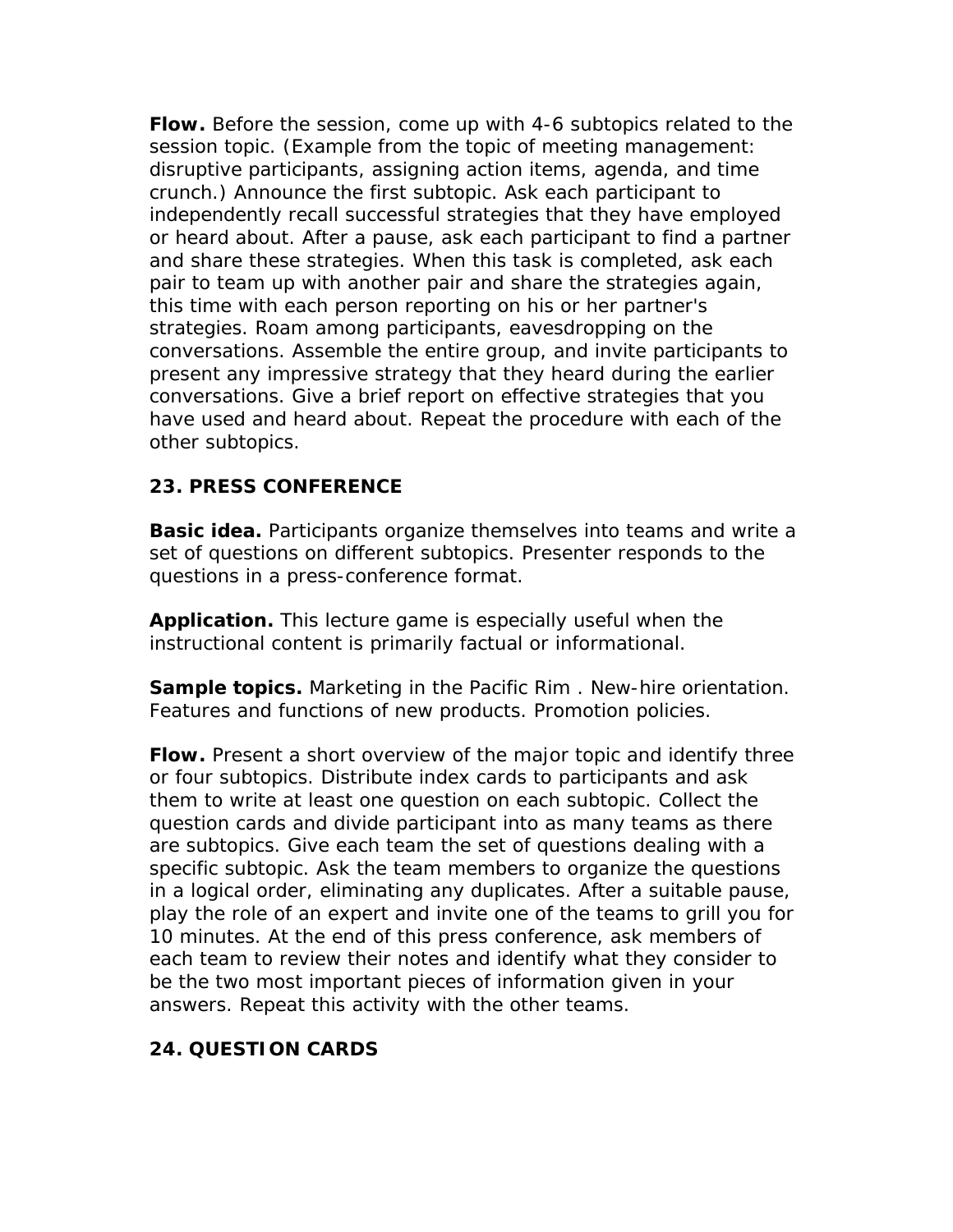**Basic idea.** After your presentation, ask teams of participants to write 20 short-answer questions based on the content. Collect all questions, shuffle the cards, and conduct a quiz program.

**Application.** This interactive lecture format is especially useful with factual content. It is suited for participants who are capable of constructing valid short-answer questions. The quiz program part of this activity requires ample time.

**Sample topics.** The Hispanic culture. Product features and benefits. Drug dosage, interactions, and abuse. Background information about the corporation.

**Flow.** Make your presentation and stop at 10-minute intervals. Ask teams of participants to write a set of short-answer questions along with answers on individual index cards. Continue with the next part of the presentation. After the last part of the presentation, collect all question cards and shuffle them. Ask each team to send a representative to the front of the room. Conduct a question program using the questions from the cards (avoiding duplicate questions).

#### *25. QUESTIONNAIRE ANALYSIS*

**Basic idea.** Participants respond to a questionnaire and compute their scores. Presenter helps them to interpret the scores and learn more about the topic.

**Application.** This lecture game is especially useful when the instructional content involves values, attitudes, personality characteristics, or preferences that can be exp lor ed through a questionnaire.

**Sample topics.** Career planning. Troubleshooting styles. Decisionmaking styles. Equipment preference. Organizational climate.

**Flow.** Briefly explain the topics covered in the questionnaire. Distribute copies of the questionnaire and ask participants to independently fill it out. When all participants complete their task, distribute the scoring key. Ask participants to score their own questionnaires. Distribute copies of a handout that explains how to interpret the scores. Walk participants through the interpretation of different response patterns. Discuss how participants can use the new information in improving their professional effectiveness.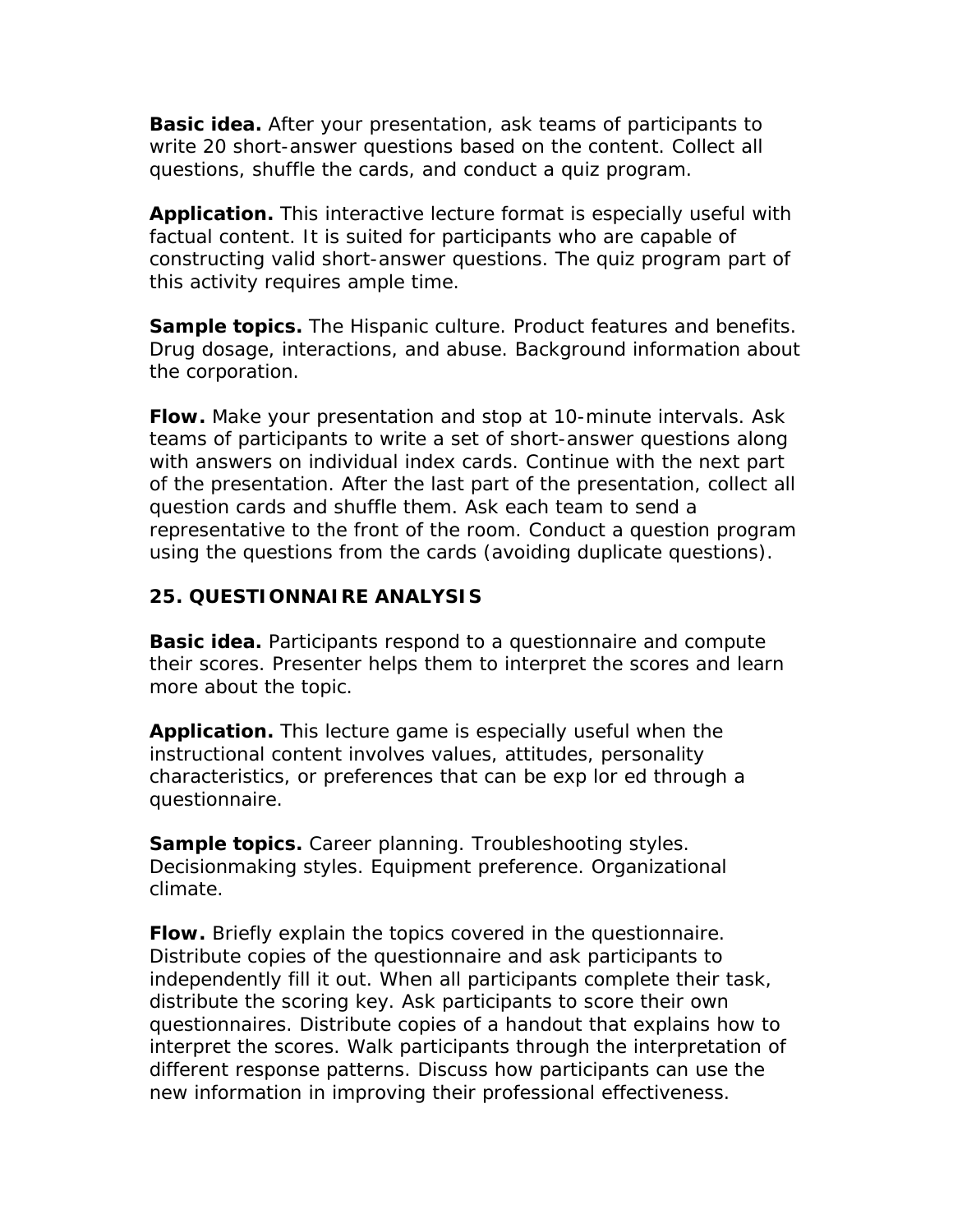#### *26. RAPID REFLECTION*

**Basic idea.** Presenter pauses at different junctures during the presentation. Participants reflect on the latest segment of the presentation and write down one insight or application idea. A few random reflections are shared with the entire group.

**Application.** This interactive lecture format is especially useful with content that generates insights and application ideas.

**Sample topics.** Changing your job into a calling. Professional growth and development. Empowerment. Double-loop learning.

**Flow.** Stop your presentation at the end of each 7 – 10 minute segment. Ask each person to reflect on what they heard during the most recent segment of the presentation. After a pause, ask each participant to write down one insight or application idea on a piece of paper and fold it so the writing is hidden. Ask participants to exchange the folded pieces of paper repeatedly. Randomly select three or four participants and ask them to read what is written on the piece of paper they received.

## *27. SELECTED QUESTIONS*

**Basic idea.** A list of questions (generated before the presentation) is reviewed, organized, and prioritized by audience members. You begin your presentation by answering the question selected by most participants. You repeat the process by responding to "popular" questions that are successively selected by the listeners.

**Application.** This interactive lecture format is especially useful when your audience members represent different areas of interest and levels of knowledge. It is suited for presentations that involve a broad survey of a topical area. The format requires a willingness on your part to let go of the control of the session.

**Sample topics.** Introduction to complexity theory. Future trends in global marketing. Characteristics of Hispanic culture. Internet commerce.

**Flow.** Prior to the presentation, invite participants to send you questions. Prepare a list of these questions, each identified by a number. At the beginning of the presentation, distribute the list of questions to each participant. Ask participants to individually select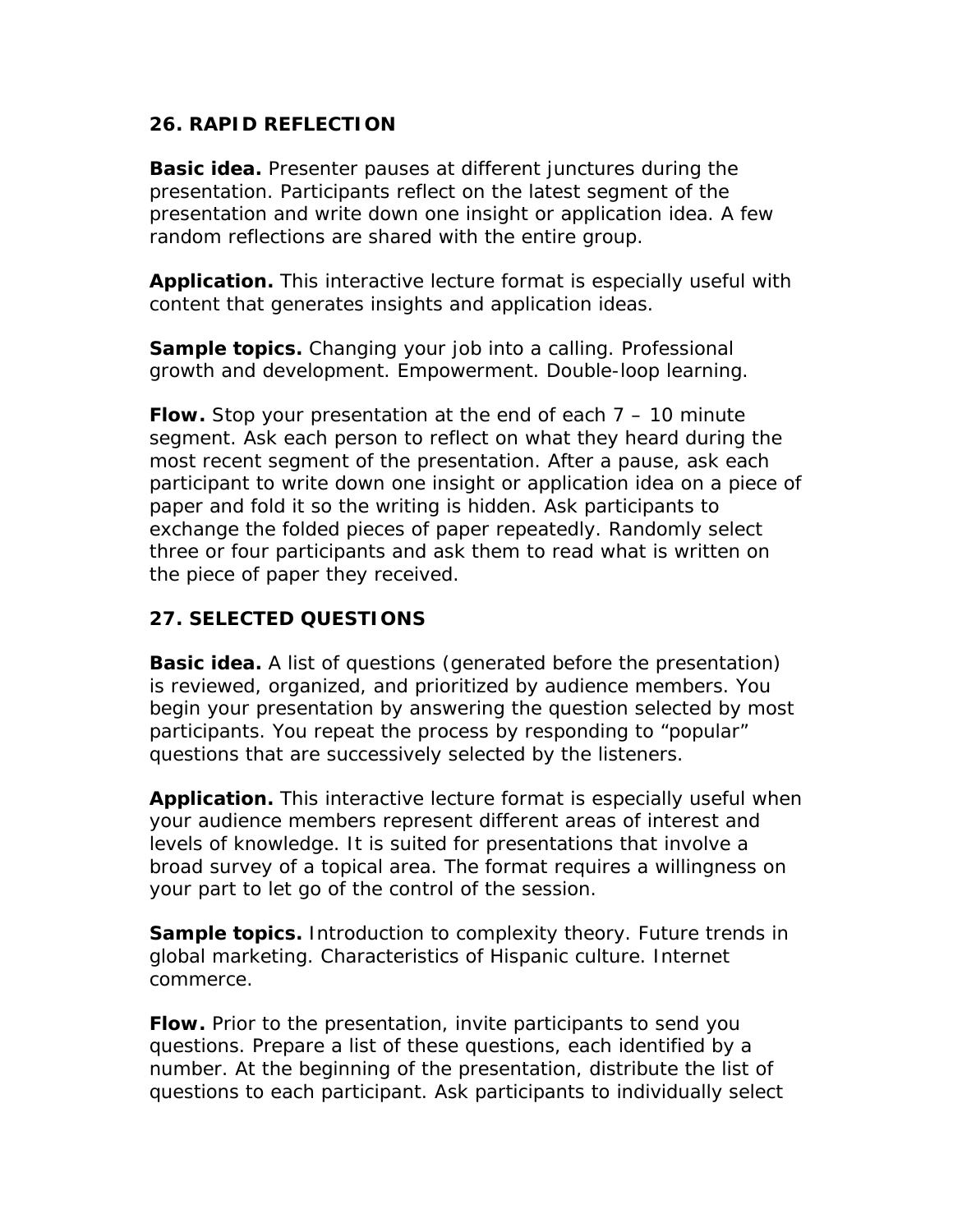the question they would like to be answered first. At a signal, ask participants to shout out the identifying number of the selected question. Determine the most "popular" first question and respond to it. Ask participants to identify the next question to be answered using a similar procedure. Repeat as many times as time permits.

## *28. SHOUTING MATCH*

**Basic idea.** Participants organize themselves into three teams and assume positive, negative, and neutral roles toward a controversial issue. Presenter conducts an informal debate among the teams and adds her own comments.

**Application.** This lecture game is especially useful with potentially controversial instructional content.

**Sample topics.** Affirmative action. Gun control. Health insurance. Political correctness. Sexual harassment policies.

**Flow.** Make an objective presentation to introduce the issue and identify its major elements. Write the issue on a flipchart in the form of a proposition for debate. Form three teams and assign an extremely positive role to one, an extremely negative role to another, and a neutral role to the third. Ask the positive and negative teams to spend 5 minutes making a list of arguments in support of their position. During the same period, ask the neutral team to prepare a 2-column list of both positive and negative arguments. Conduct a debate between the opposing teams. Ask the neutral team to decide which of the other teams did a more credible job. Also ask members of the neutral team to read arguments on their list that both teams missed. Add your comments and correct any major misconceptions by presenting factual information. Conclude with a question-and-answer session.

#### *29. SLIDE SETS*

**Basic idea.** The presenter distributes copies of key diagrams used during the presentation, a different diagram to each team. After a suitable pause, each team sends a representative to make a summary presentation of the major points related to the diagram it received.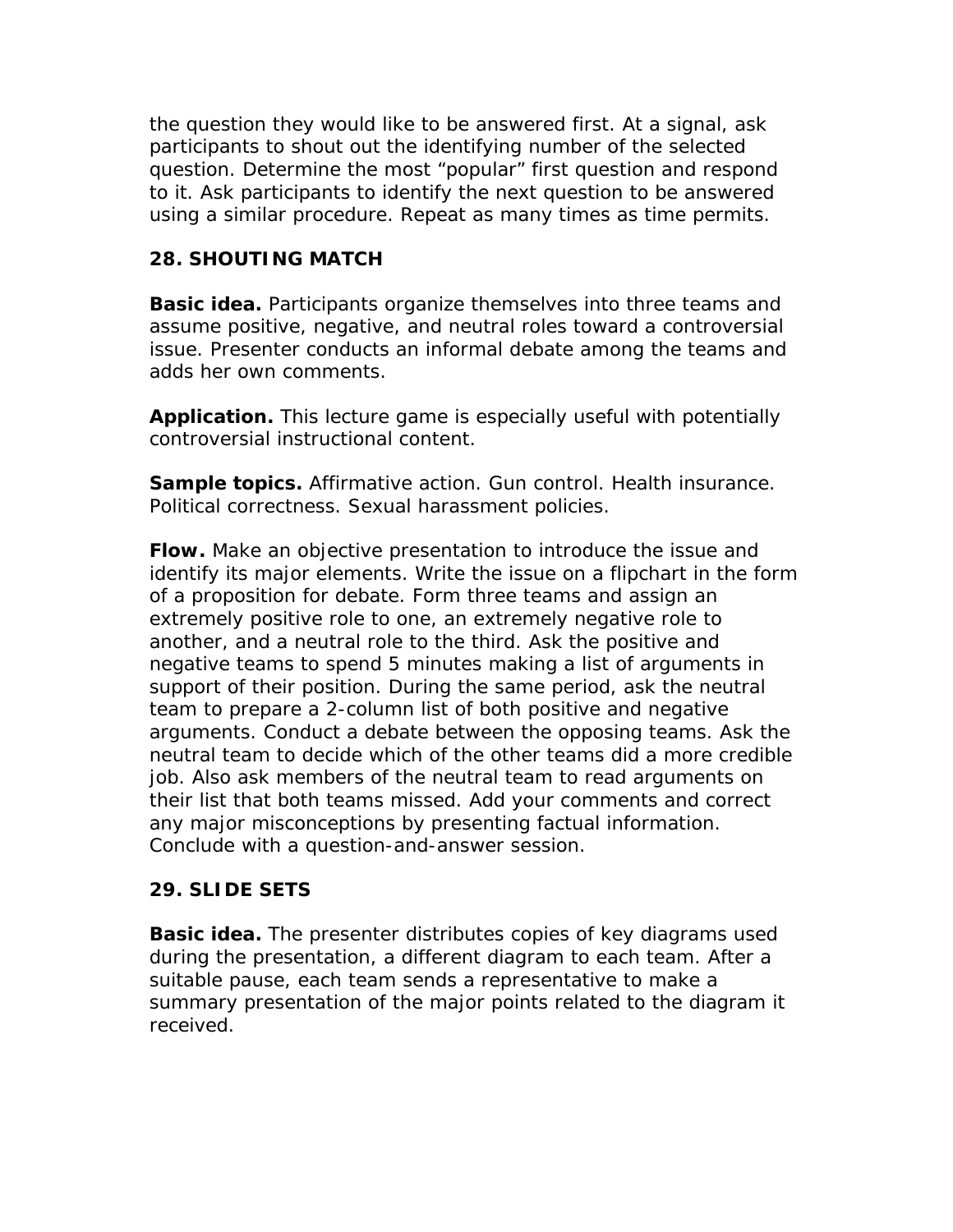**Application.** This interactive lecture format is especially suited for technical content that uses several diagrams during the presentation.

**Sample topics.** Changes in the change process. Decision-making in ambiguous situations. Product-design cycle. Installing and implementing a customer-response software system.

**Flow.** Make your presentation around presentation around 4 – 6 key charts or diagrams. After the presentation, divide participants into as many groups as there are diagrams. Randomly distribute a different diagram to each group. Tell the group that they will have 7 minutes to prepare a 1-minute presentation to summarize the key points related to the diagram. After a suitable pause, ask the teams (in the correct sequence) to send a representative to display the diagram and make the summary presentation.

## *30. SUPERLATIVES*

**Basic idea.** Interrupt your presentation at the end of each logical unit and ask teams to identify the most important, the most disturbing, the most surprising, or the most complex idea presented so far.

**Application.** This interactive lecture format is especially suitable when participants know how to take notes and discuss them. It is appropriate for presentations that can divided into  $7 - 10$  minute sections.

**Sample topics.** How to improve security in office buildings. Different types of performance interventions. Tips for avoiding heart attacks. Leadership strategies.

**Flow.** Stop your presentation at some logical location after about 7 minutes. Ask participants to work in teams to identify the most *important* piece of information you presented so far. After a suitable pause, ask each team to share its decision. Now ask teams to select the most *controversial* statement that you made in your presentation. After team responses, make the next unit of presentation. Repeat the teamwork procedure by specifying different types of information to be identified (such as the most radical, the most surprising, the most interesting, or the most humorous).

#### *31. TABLE TALK*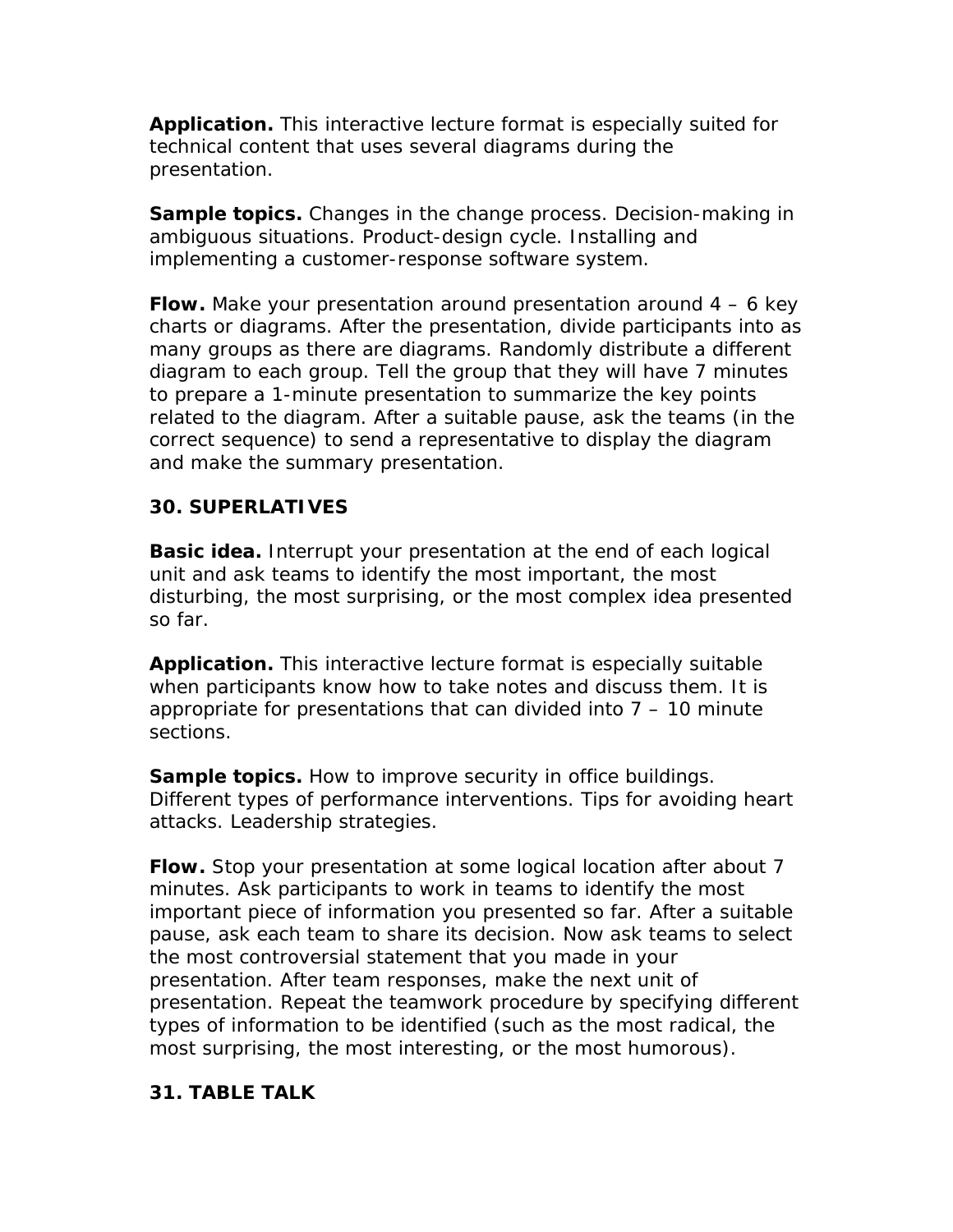**Basic idea.** Presenter introduces two contrasting approaches. Participants collect information about the similarities and differences between these two approaches. Presenter organizes, summarizes, and clarifies the information.

**Application.** This lecture game is especially useful for comparing two alternative approaches. Usually one approach is traditional and the other is a new alternative that you are recommending.

**Sample topics.** Inclusive vs. exclusive behaviors. Leaders vs. managers. Virtual teams vs. face-to-face teams. Analytical intelligence vs. practical intelligence. Instructional technology vs. performance technology.

**Flow.** Before the presentation, prepare a table that identifies the two approaches and the critical comparison factors. Prepare questions related to each cell in the table. Begin the presentation with a definition of the two approaches. Randomly distribute question cards to all participants. Ask participants to come up with personal responses to the questions and to collect information and opinions from the others. After a suitable pause, distribute blank copies of the comparison table to all participants. Work through each cell in the table, eliciting information from participants. Correct any misconceptions and add additional information as needed.

#### *32. TALK SHOW*

**Basic idea.** Presenter acts as a talk-show host and interviews a panel of experts. Participants contribute additional questions and comments.

**Application.** This lecture game is especially useful when the instructional content is somewhat controversial.

**Sample topics**. New corporate policies. Sexual harassment. Rightsizing. Reengineering the organization.

**Flow.** Assemble a panel of experts, experienced people, or employees affected by the topic. Work out a list of major points to be covered in the presentation. Conduct a simulated talk show. Begin by introducing the topic and interviewing the panel members. Move into the audience of participants and invite them to make comments or ask questions. Encourage a free and open dialogue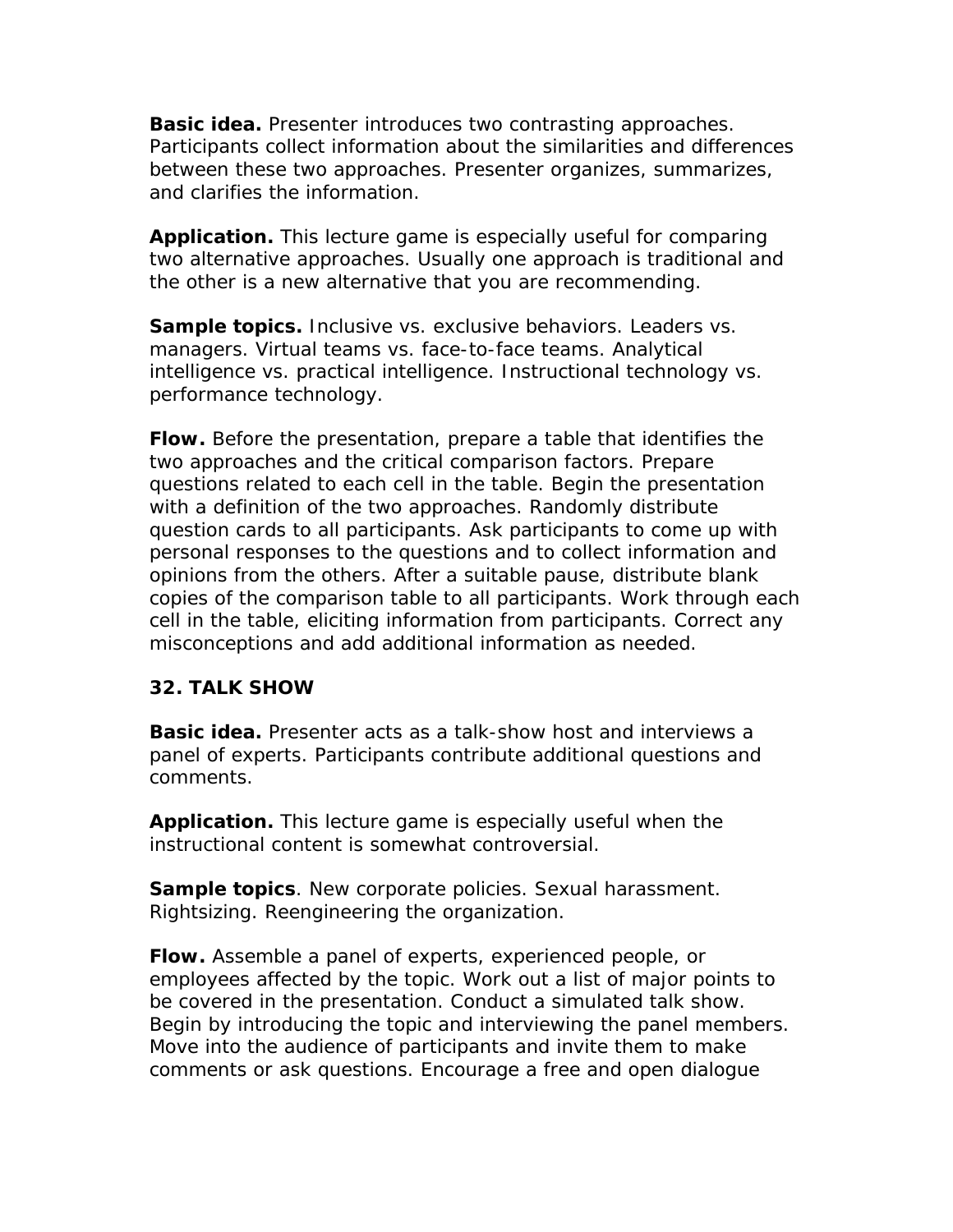among participants and the panelists. Conclude the session by summarizing major points.

## *33. TEAM QUIZ*

**Basic idea.** Presenter does a "data dump" of factual information. Presenter stops the lecture at intervals, allowing teams of participants to come up with questions on the materials covered so far and to conduct a short quiz contest.

**Application.** This lecture game is especially useful for presenting significant amounts of technical information or conceptual content.

**Sample topics.** Principles of quantum physics. Compiler construction. The Linux operating system. ISO 9000 standards. Quality award criteria.

**Flow.** Warn participants that your presentation will be interspersed with quiz contests. Set up a timer for 10 minutes. Make the first segment of your presentation. Stop the presentation when the timer goes off. Organize participants into teams of three to seven members. Ask each team to come up with three or four fact-recall, rote-memory questions and one or two open-ended, divergent questions. After 3 minutes, ask a team to read a fact-recall question and choose an individual from any other team to come up with the answer. Later, choose another team to ask a divergent question and ask a team to give a response. Continue with the next segment of your presentation, building up on the questions and answers from participants. Repeat the quiz sessions as many times as needed.

## *34. TEAMWORK*

**Basic idea.** Participants are divided into two or more groups. Each group listens to a lecture (and watches a demonstration) about a different part of a procedure. Participants then form teams with one member of each group. Team members work on an application exercise and help each other master all the steps in the procedure.

**Application.** This lecture game is especially useful when the instructional content involves a step-by-step procedure.

**Sample topics.** How to construct a Pareto chart. How to create an advertising slogan. How to draw a flowchart. How to specify a performance objective. How to write an executive summary.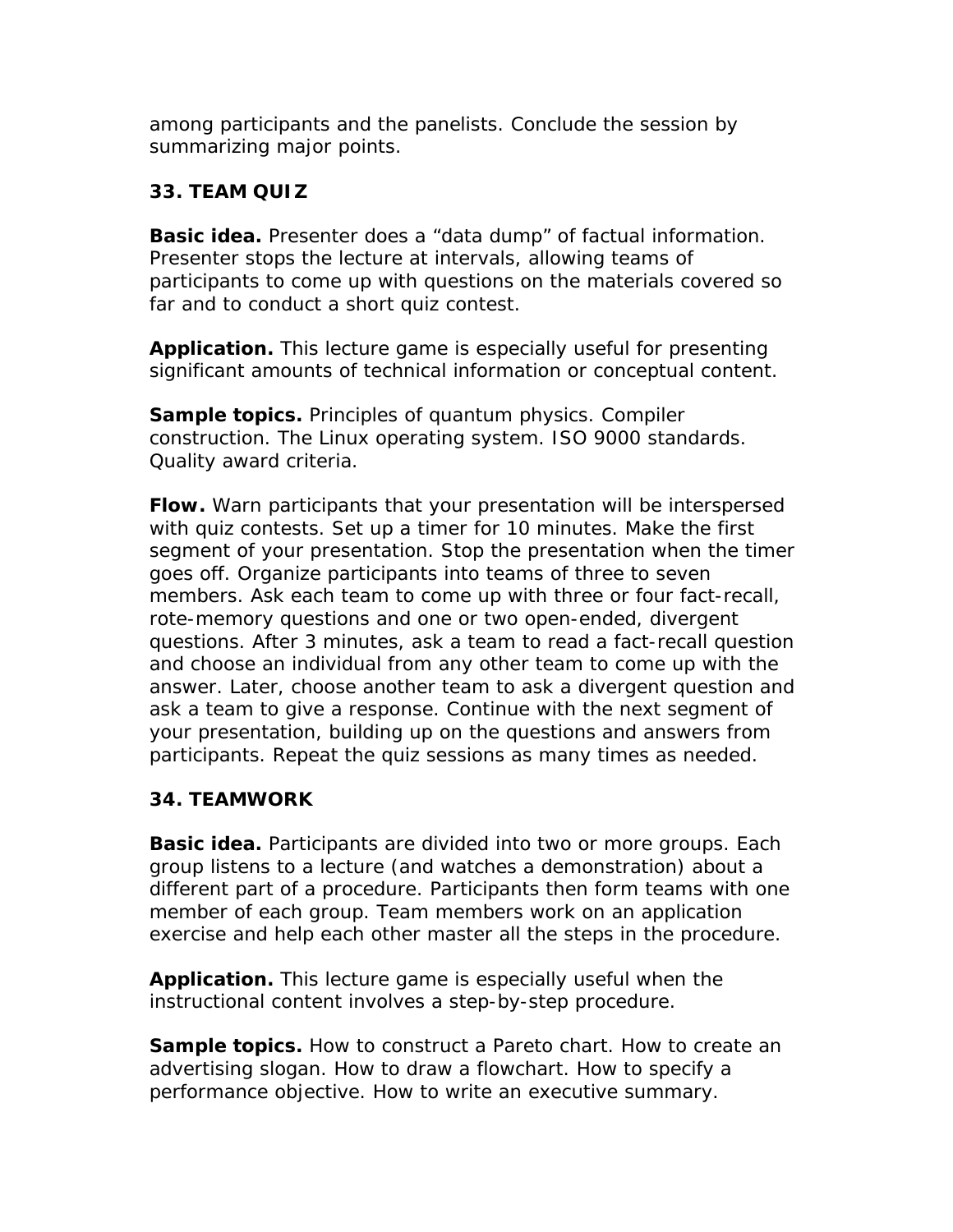**Flow.** Before the presentation, divide the procedure into steps. Begin the presentation with a brief overview of the steps and their interrelationships. Divide participants evenly into groups, one for each step. Make a separate presentation to each group. Create teams with one member of each group. Give the teams an application exercise. In completing the exercise, team members should teach each other the steps of the procedure. Provide consultative help and give additional exercises as needed.

## *35. TRUE OR FALSE*

**Basic idea.** Presenter displays a series of statements about the topic and asks participants to decide whether each is true or false. Presenter then provides background information related to each statement.

**Application.** This lecture game is especially useful when participants are likely to have major misconceptions about the topic.

**Sample topics.** Cultural diversity. The Communications Decency Act. The Internet. AIDS and sexually transmitted diseases.

**Flow.** Prepare a list of statements related to common misconceptions about the selected topic. Make half of the statements true and the other half false. Briefly introduce the topic and explain its importance. Distribute copies of the list to participants and ask them to individually decide if each statement is true or false. When they have finished this task, read the first statement aloud. Ask participants who think that the first statement is true to raise their hands. Explain why the statement is true or false and provide relevant background information. Repeat the procedure with each statement.

#### *36. TWO MINDS*

**Basic idea**. Teams of participants prepare a list of questions about a topic. Two experts give independent responses to each question. After listening to both responses to a question, teams identify key similarities and differences.

**Application.** This lecture game is especially useful for exp lor ing controversial topics without getting bogged down in unnecessary debates. It requires two experts on the topic, preferably with divergent points of view.